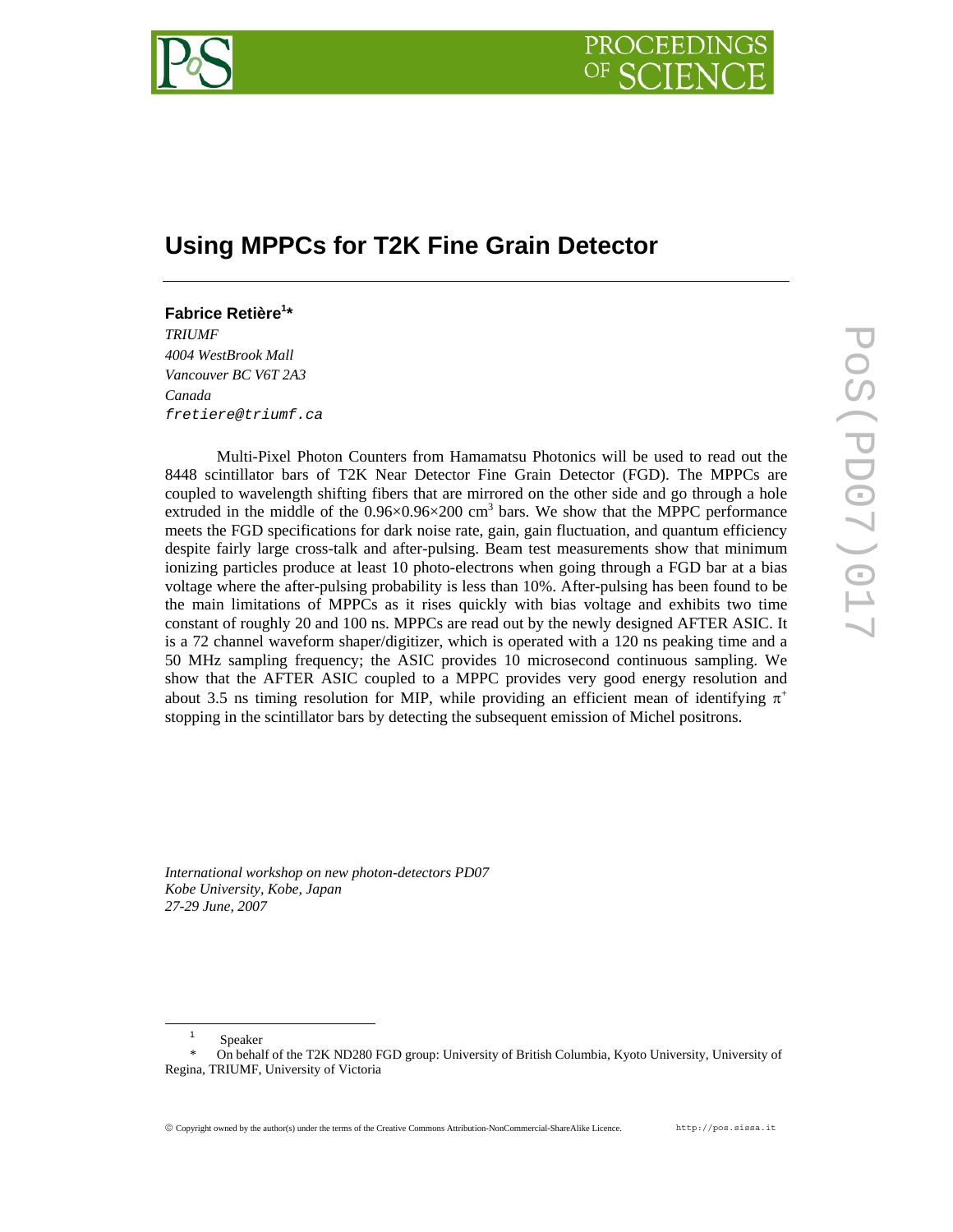#### **1. Introduction**

The Fine Grain Detector (FGD) is an element of the T2K near detector located at 280 m from the neutrino producing target [1]. The near detector is designed to measure neutrino interactions close to the production target in order to obtain a large statistical sample. The FGD weighs almost one ton so that one neutrino interaction is expected per spill at nominal beam luminosity. It is built with scintillator bars alternating in the X and Y directions perpendicular to the beam. Particles emerging from the neutrino interactions generate scintillation light in the bars, which is recorded and used to reconstruct their trajectories. The neutrino vertex can then be identified within the FGD and some particle identification can be achieved by measuring particle energy loss. Further identification and momentum reconstruction is achieved in the Time Projection Chambers surrounding the FGD. In addition, positive pions can be identified if they stop within a FGD bar by detecting the Michel positrons following their decay. Protons stopping in the FGD are identified by their large energy loss. Neutrino interactions that lead to the production of neutral pions can be identified by associating charged particle signals recorded in the FGD with photons reconstructed in the electromagnetic calorimeter (ECAL). In order to reject background when combining the ECAL and FGD, a coincidence window will be used, which requires a timing resolution better than 5 ns per FGD bar.

The FGD consists of 2 separate detectors, one fully active, and one half filled with water, each 30 cm deep along the neutrino beam direction. The fully active FGD is segmented in 15 X-Y layers. Each layer direction is a stack of 192 bars, 2 meter long, and 0.96 by 0.96 cm<sup>2</sup> across. The FGD containing water is used for understanding the difference in cross-section between scintillator and water, which Super-Kamiokande relies on for measuring neutrino interactions at the far end, 295 km away from the target. The water-scintillator FGD is made of 7 X-Y scintillator layers and 6 water layers. The total number of channels for both FGDs is 8448.

The scintillator bars will be read out by wavelength shifting fibers coupled to Hamamatsu Multi-Pixel Photon Counters (MPPC)[2]. The signal from each MPPC is readout by the AFTER ASIC designed to read out T2K Time Projection Chambers. It couples a preamplifier-shaper with a 511 cell Switch Capacitor Array (SCA). Using the AFTER ASIC allows to achieve the required timing resolution, while continuously sampling the signal for 10 µs, hence providing a very efficient detection of the Michel Positron. The read out system of the FGD combining MPPCs with the AFTER ASIC will be described in section 2.

The MPPC requirements are total number of pixels larger than 200, dark noise count rate < 1MHz, cross-talk <20%, after-pulsing <10%/pixel, gain larger than 50,000 and quantum efficiency equivalent or better than PMTs at the wavelength shifting fiber emission wavelength. We will verify that MPPCs meet such specifications in section 3. These requirements are derived from the FGD physics requirements: Minimum Ionizing Particle (MIP) reconstruction efficiency, timing and energy resolution, and dynamic range requirement for measuring stopping protons.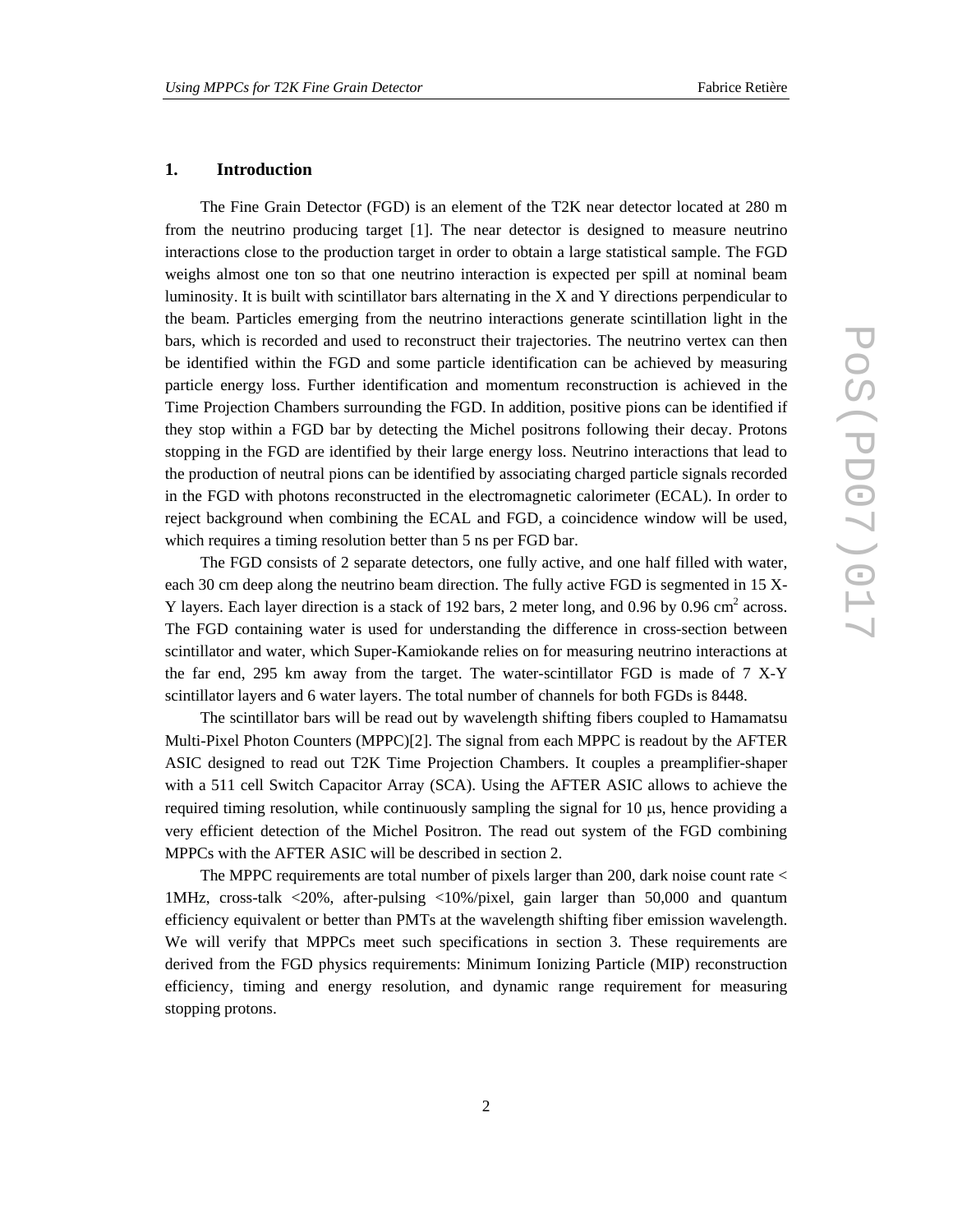## **2. Reading out MPPCs with the AFTER ASIC**

The MPPC readout is designed to fulfill the FGD timing resolution requirements, while allowing the detection of Michel positrons from  $\pi^+$  decay following the 2.2  $\mu$ s muon decay constant. The beam spill is 5  $\mu$ s long, which requires the electronics to be alive for 10  $\mu$ s in order to encompass the spill width and provide two muon lifetimes. The AFTER ASIC can be clocked at 50 MHz and has 511 capacitive cells, which translates to  $10.220 \mu s$ .

The timing resolution requirement is 3 ns per neutrino interaction, which corresponds to about 5ns resolution per bars as multiple bars are combined. The MPPC signal rises very quickly  $(<$  1ns) and decay with a 8.75 ns time constant, which looks like a delta function at the input of the ASIC. The preamplifier-shaper streches the MPPC signal, the rise time being 120 ns in the short shaping configuration. Simulations show that a 3 ns timing resolution can be achieved when reading out a wavelength shifting fiber (7 ns decay constant) coupled to a MPPC with 50 MHz sampling frequency and 120 ns preamp-shaper rise time, by fitting the waveforms.



*Figure 1. Schematics of the MPPC - AFTER ASIC coupling* 

The readout system must also fulfill the dynamic range requirement. The maximum charge at the output of the MPPC is the total number of pixel times the gain, which amount to 32 pC with 400 pixels and the typical gain of  $5 \times 10^5$ . The maximum input charge of the AFTER chip is 600 fC, hence the signal must be attenuated. The lower bound of the dynamic range is given by the noise of the amplifier. In order to calibrate the MPPC gain, single pixel avalanche must be visible, hence the electronics noise must be less than 0.2 times the gain, which corresponds to 16 fC, or 100,000 e-. The noise of the AFTER chip is on the order of 2,000-3,000 electrons equivalent noise charge, which means that the signal must be attenuated by 30-50 in order to set the electronics noise to 0.2 equivalent photo-electron. However, given that the AFTER chip dynamic range is 600 fC, the maximum number of pixel avalanches that it can accept before saturating is then 225-375, which is less than the maximum number of pixels. Thus, for every MPPC, a second branch is fed into the ASIC with an attenuation of about 10.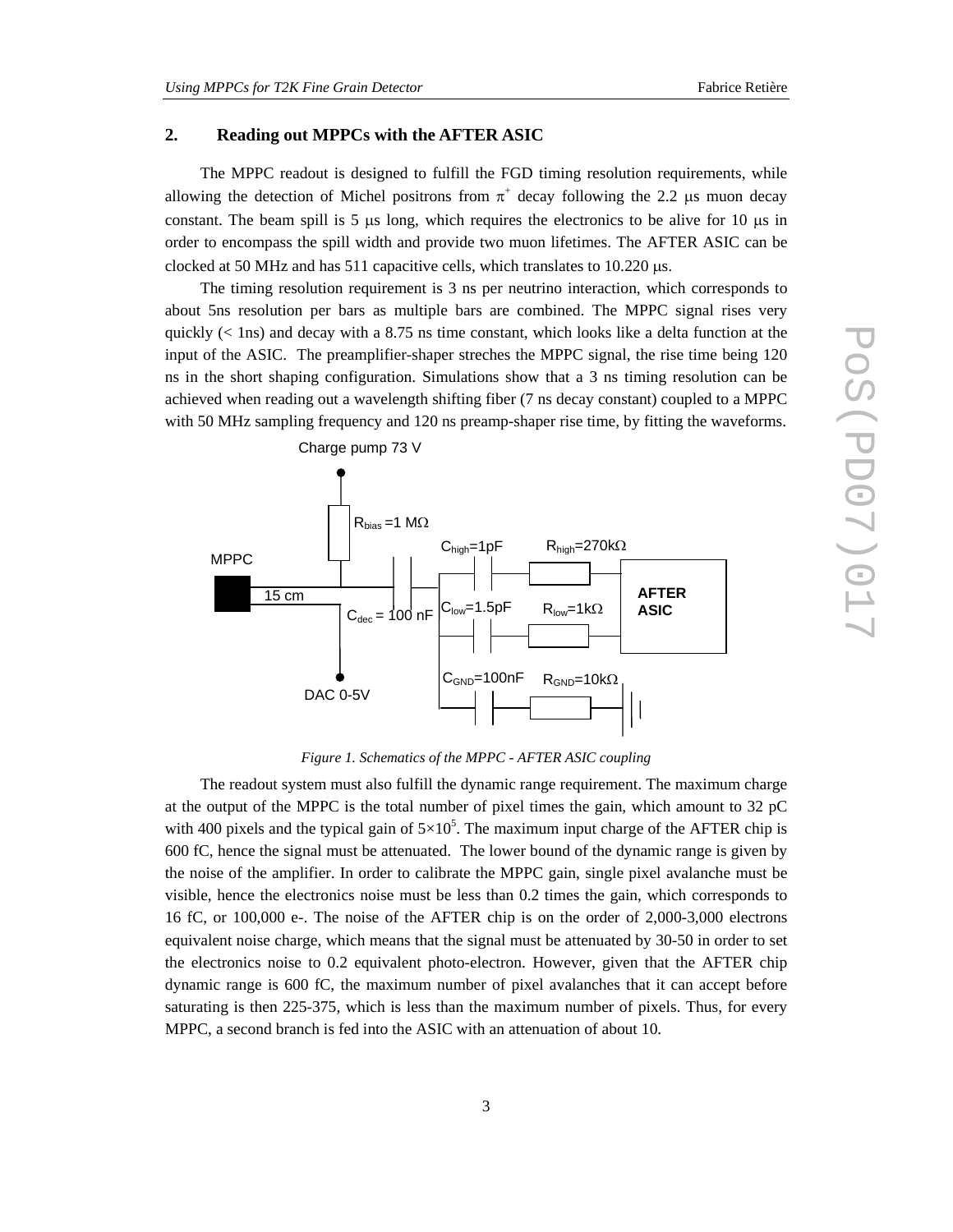The AFTER chip signal to noise performance are optimum when the input capacitance is less than 30 pF. Since the total capacitance of the MPPC is 35 pF, it is advantageous to achieve the desired attenuation by using capacitor ranging between 1 and 20 pF. The schematics of the coupling between the MPPC and the AFTER ASIC is shown in Figure 1. The 1 and 1.5 pF capacitors define the ASIC input capacitance. The desired attenuation is achieved by setting the value of the  $R_{High}$ ,  $R_{Low}$  and  $R_{GND}$  resistors. One drawback of using capacitors is that the line impedance cannot be exactly adjusted hence reflections are unavoidable. Given the shortness of the cables between the MPPC and the ASIC (about 15 cm), and the long shaping time, the effect of reflexions is limited. The 1  $\text{M}\Omega$  resistance in series with the power supply ensures that the current never go above 100  $\mu$ A even if the MPPC shorts to ground. The 70 V bias, which is generated on the front end board by a charge pump circuit, delivers enough current to continue running even if MPPCs are shorted.



*Figure 2. Typical waveforms obtained with different laser settings. Upper left, low light level (5 PE average), laser beam 3* µ*s apart. Upper right, 20 PE average light level, laser beams 800 ns apart. Lower left, 60 PE average light, laser beam 800 ns apart. Lower right, 60 PE average light, laser beams 3 µs apart. The small pulses are single pixel avalanches due to dark noise.* 

A test setup has been built to investigate the performance of the MPPC coupled to the AFTER chip. The ASIC test board was designed for the TPC. A daughter board was built in order to bias the MPPC and split the signal between the high and low attenuation channels. Typical waveforms are shown in Figure 2. In this test setup, a 405 nm laser flashed the MPPC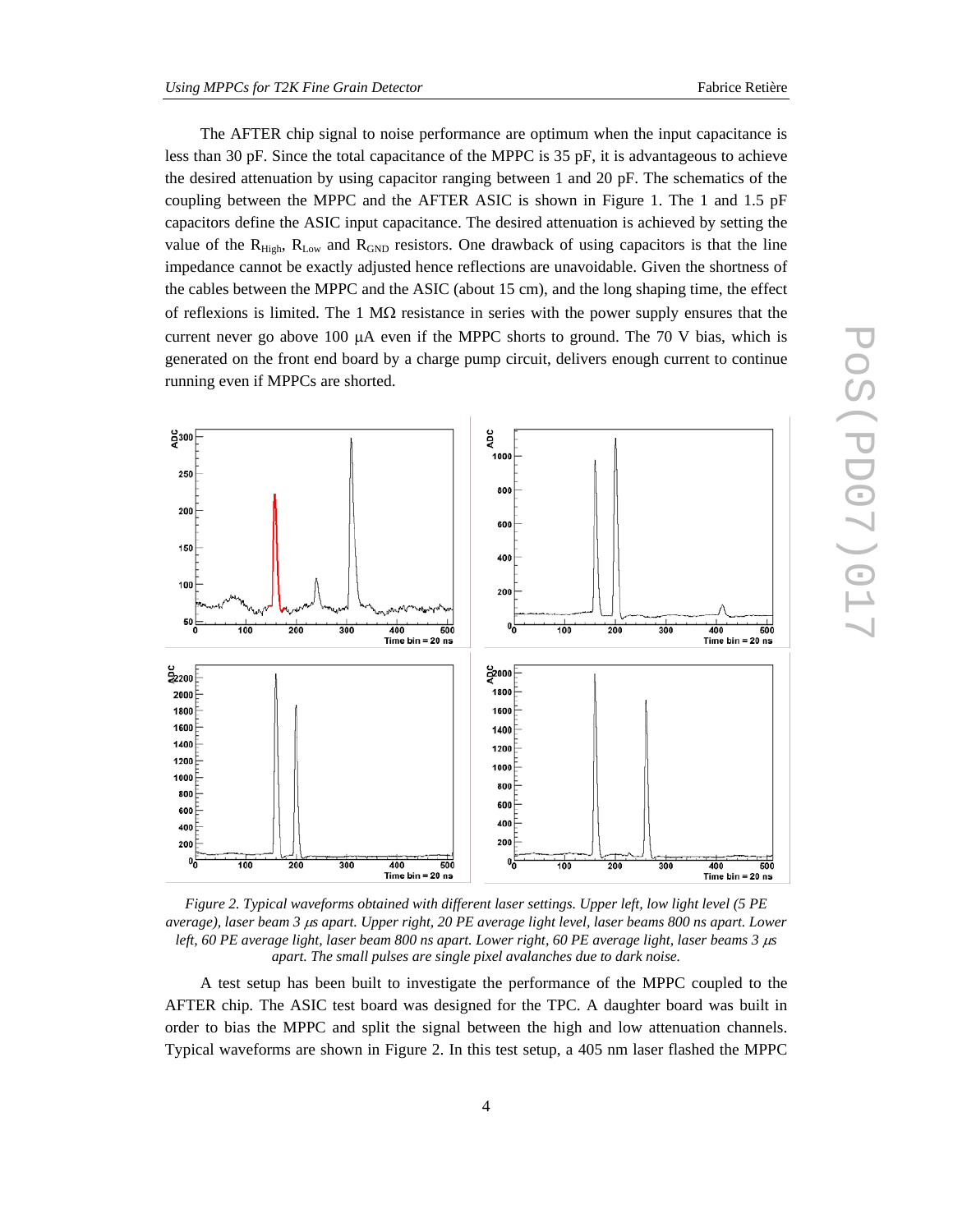either directly or through a wavelength shifting fiber. Two laser pulses are fired within the integration window varying the laser light level and the delay between the first and second laser pulse.

The double laser pulse setup is used to measure the timing resolution and study the recovery of the MPPC bias after a large pulse. The timing resolution was found to be better than 5 ns when flashing a wavelength shifting fiber and when more than 10 photo-electrons are detected, which fulfills the requirements. Recovery of the MPPC bias depends on the details of the readout and bias circuit. The drawback of using a large resistance in series with the bias is that the MPPC bias recovery time constant is very long through this branch, typically  $35 \mu s$  ( $35$ ) pF MPPC total capacitance times 1 M $\Omega$ ). On the other hand the MPPC can recharge through the large decoupling capacitor and the ground line.



*Figure 3. MPPC recovery time for two different readout circuit.* 

In order to investigate recovery further, a simple circuit was built. It is a simplified version of the schematics shown in Figure 1. The bias resistor was 100 kΩ and the decoupling capacitor was 100 nF. Only one branch was connected to the ASIC through a 10 pF capacitor, without any resistor. The branch going to ground included either a 510  $\Omega$  resistor or a 100 pF capacitor. Figure 3 shows the height of the second laser pulse measured over the height of the first pulse measured by the ASIC. The first pulse fires about 100 MPPC pixels. Recovery is fast with the 510  $\Omega$  resistor, which allows the MPPC to recharge through the 100 nF capacitor, while using the 100 pF capacitor essentially shuts off this branch and the recovery time constant is given by the 100 k $\Omega$  resistor in series with the power supply. The drawback of the fast recovery option is that the pulse shape at the input of the AFTER ASIC becomes bipolar, which can introduce a dead time for very large signals. Indeed, when the signal is very large the undershoot may drag the baseline well below the ADC dynamic range.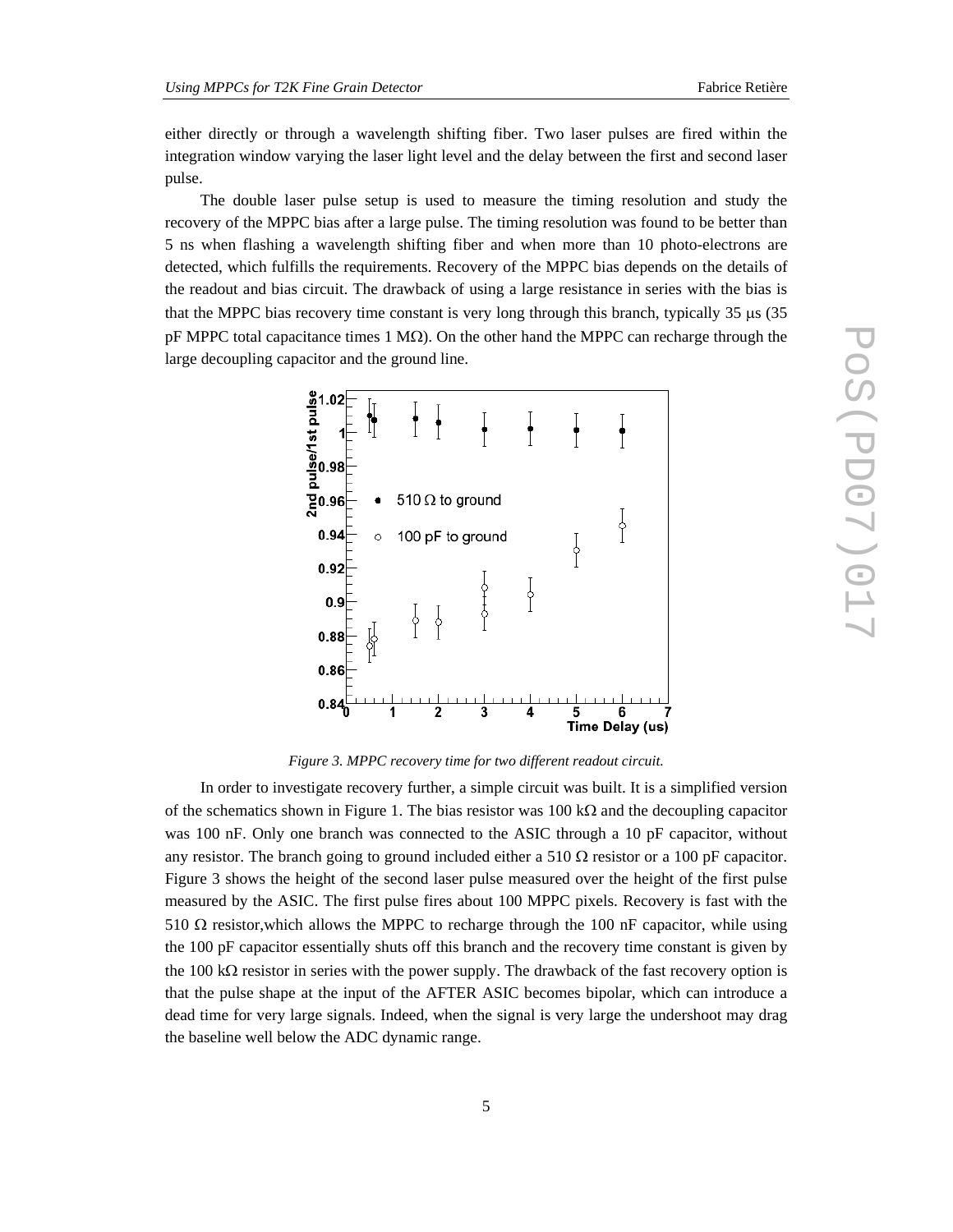Figure 1 shows the circuit chosen for the FGD, which is a compromise between a recovery time constant of 500 ns and a maximum deadtime due to the waveform undershoot of less than 500 ns. Using this circuit to couple the MPPC to the AFTER ASIC, the FGD specifications are met. Each photo-electron peak is well separated at low light level. The dynamic range goes from 1 to 400 pixel avalanches. The timing resolution is better than 5 ns. Delayed pulse due to Michel positrons emitted by pion decay can be detected with a very good efficiency. The inefficiency incured by the waveform undershoot and the MPPC recovery time remains to be investigated in detail. We now investigate the MPPC behavior in order to define the MPPC running condition (bias voltage for a given temperature) and describe the FGD response in details.

#### **3. MPPC performances**

MPPCs can be characterized in terms of their gain, photon detection efficiency (PDE), dark noise, cross-talk and after-pulsing. The MPPC readout system used in the FGD can accomodate MPPC gains ranging from  $5\times10^4$  to several milions. Thus, it is not the parameter that define the over-voltage. However, since the gain is linearly correlated with the overvoltage, it will be used as a monitor to ensure that the over-voltage of the FGD MPPCs are all within 10%.



*Figure 4. The total number of photo-electrons is the number of pixel avalanches, while the direct number is corrected forcross-talk and after-pulsing.* 

The PDE has been measured using a 120 MeV/c beam at TRIUMF. Figure 4 shows the most probable number of MPPC pixel avalanches and the infered number of photo-electrons for particles crossing FGD bars 2 meter away from the photo-sensor. The number of photoelectrons is infered by subtracting cross-talk and after-pulsing. The number of photo-electron measured for particles crossing the bar close to the photosensor is 50% larger. The wavelength shifting fibers had not been mirrored in this beam test. Separate tests show that mirroring increases the number of photo-electrons by 80-100% when particles cross the bar on the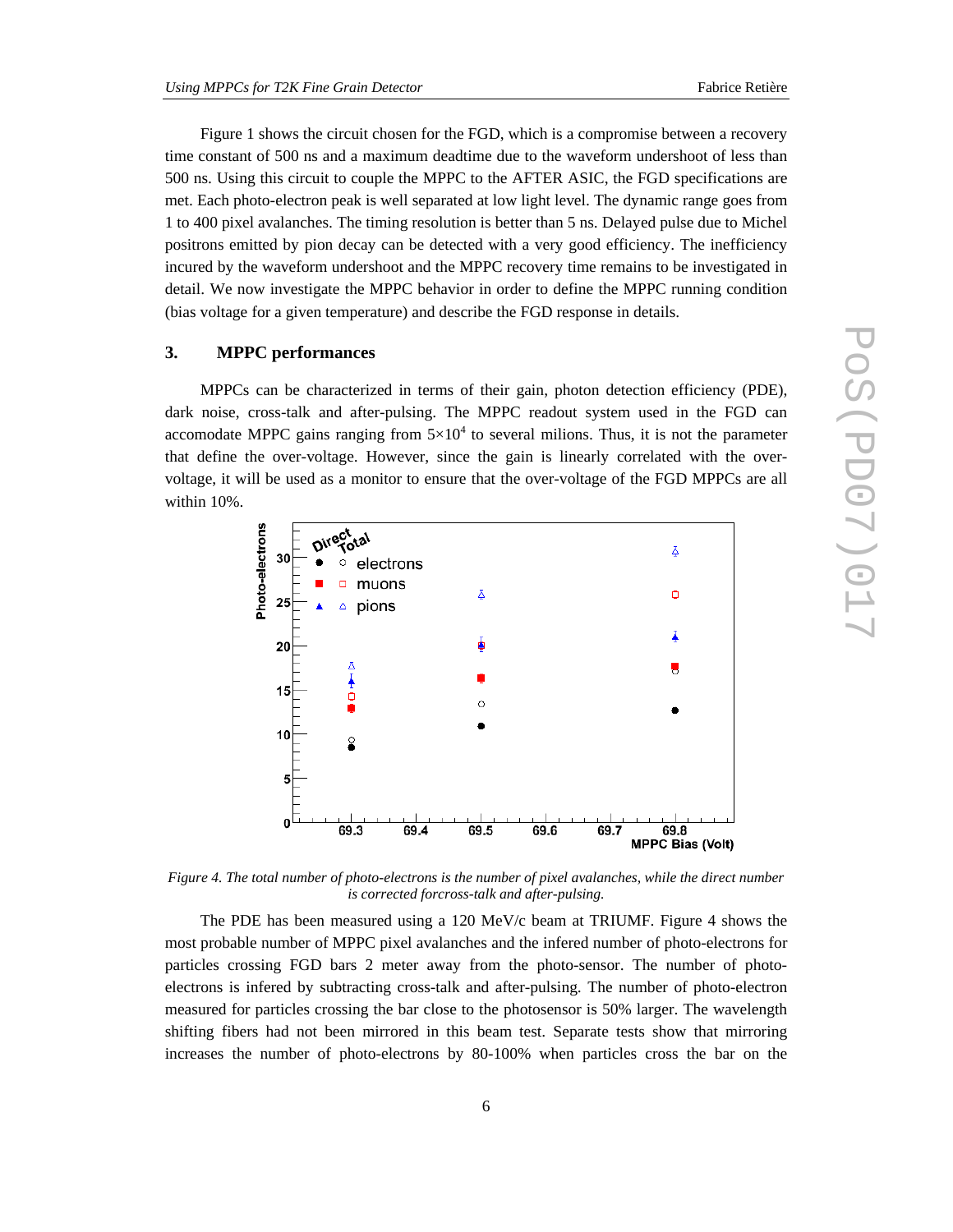opposite side of the photosensor. At such beam momentum the electrons are minimum ionizing.Thus, the combination of scintillator, wavelength shifting fiber and MPPC provide the required minimum number of photo-electrons for minimum ionizing particles. It is important to notice that the PDE requirement is met at 69.5V bias at 25ºC, which corresponds to an overvoltage of 0.9 V.



*Figure 5. Setup used for the MPPC characterization. The equivalent circuit of a MPPC is also shown, with R and C the single pixel resistance and capacitance respecitively, n the number of pixels firing at a time t<sub>0</sub>, N the total number of pixels and*  $V_{BD}$  *the breakdown voltage. The avalanche is represented as a delta function because the rise time is significantly less than 1 ns.* 

Indeed, it is advantageous to run at low over-voltage in order to keep the dark noise, crosstalk and after-pulsing low. Dark noise, cross-talk and after-pulsing have been studied using the setup shown schematically in Figure 5. All the measurements have been performed at 25ºC, where the MPPC breakdown voltage was about 68.6V. The amplifier has an input impedance  $Z_{\text{amp}}$  of 50  $\Omega$  and a 100 nF decoupling capacitor ensures fast recovery of the MPPC bias. The amplifier input bandwidth is about 1 GHz and the digitizer samples at 1 GHz. A trigger was generated by setting a 0.5 pixel avalanche trigger on the signal itself.

A pulse search is performed on the waveforms from the digitizer. The pulse finder is able to identify pulses separated by more than 3 ns. Figure 6 shows the distribution of the amplitude and time of the pulses when triggering on dark noise avalanches. The trigger pulse is found at time zero. Trigger pulse amplitudes corresponding to 2 or more avalanches are due to cross-talk. The pulses found after the trigger are due to dark noise and after-pulsing, which themselves may produce additional avalanches due to cross-talk. After-pulses are clearly visible between 5 and 30 ns after the trigger as their gain is lower than the nominal avalanche gain since the pixel bias is recovering with its typical RC constant of 8.75 ns. In order to separate dark noise and afterpulsing, the timing distribution of the pulses following the trigger is projected, keeping only the first pulse immediately following the trigger. Using the distribution of first pulses ensures that chains of after-pulses (after-pulsing occuring several times on one pixel) do not bias the fit. This distribution is shown in Figure 7. The fit function is then the probability of having a dark noise pulse at t and no after-pulse in [0,t] plus the probability of having an after pulse at t and no dark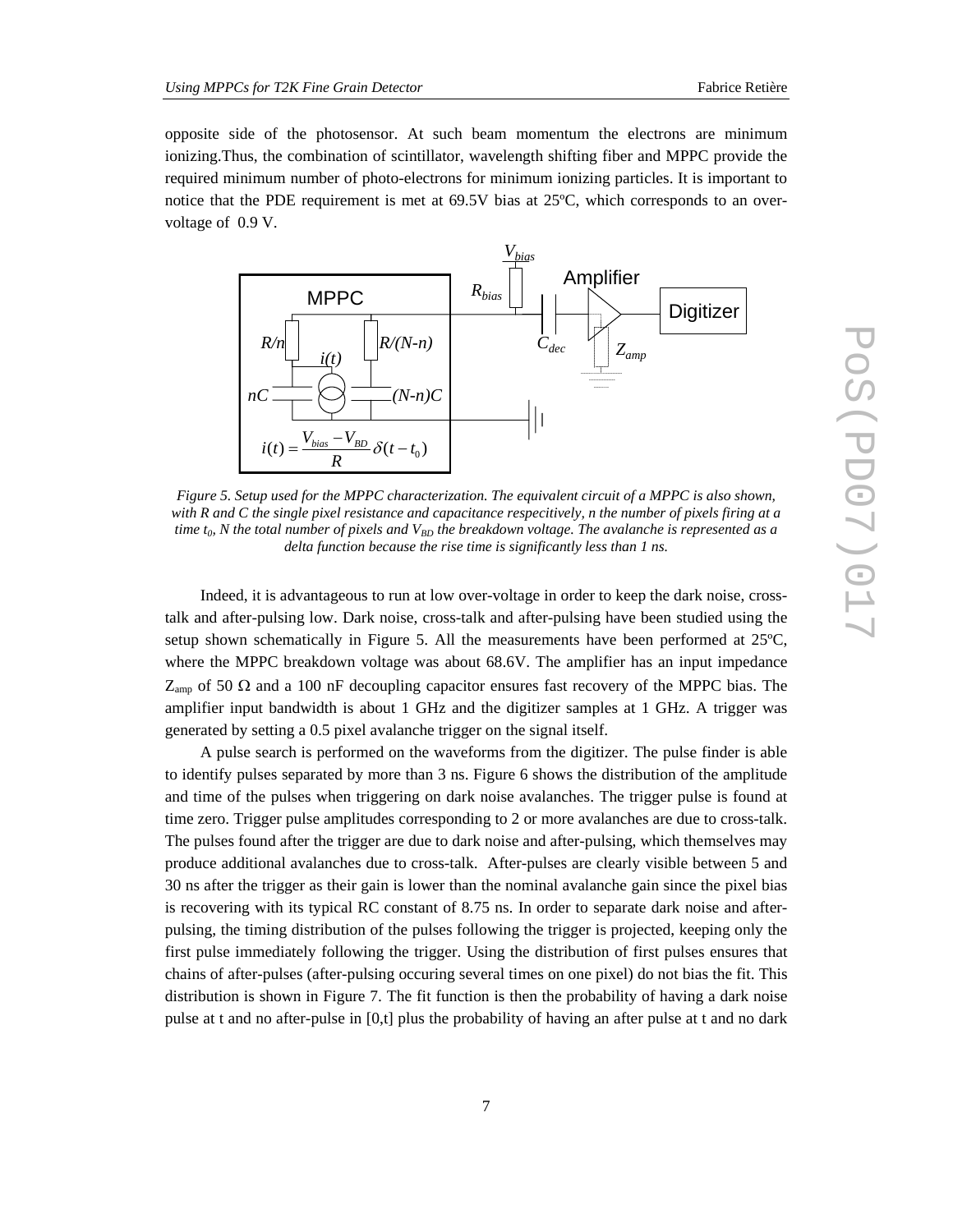dark noise rate, *Ap* the probability that one pixel generates an after-pulse, and τ the after pulsing time constant. Using only one exponential does not give a good fit. On the other hand, the fit using two time constants with two different after-pulsing probabilities Ap<sub>short</sub> and Aplong describes the data well. It has been suggested [3] that trapping should be described by 4 exponentials but the statistics available is too low to perform such fit.



dN/dt (GHz)  $10<sup>1</sup>$  $10<sup>°</sup>$  $10$ 10<sup>2</sup> (10<sup>3</sup> time after trigger

*Figure 6. Distribution of the amplitude and time of the pulse found by the pulse finder at 70V. The red curve shows the expected 8.75 ns gain recovery.* 

*Figure 7. Time distribution of the pulse immediately following the trigger at 70V. Dash: one time constant fit. Solid: two time constant fit.* 

The time constants are shown in Figure 8 for different bias voltage. The parameters obtained from fitting the timing distribution of all the pulses are also shown. At 69.5V, the short time constant is  $15\pm2$ (stat)  $\pm2$ (sys) ns and the long time constant is  $112\pm21$ (stat) $\pm40$ (sys) ns. The systematic errors are due to pulse finding inefficiencies, especially for pulses separated by less than 5 ns, and to the limited range of the timing distribution. The time constant do not vary much with bias voltage. However, the long time constant is not well constrained because of its strong correlation with the dark noise rate, which can be disantengled with more statistics.

The after-pulsing probabilities are shown in Figure 9. They increase rapidly with bias voltage. At 69.5V,  $Ap_{short} = 5.5 \pm 0.3$ (stat)  $\pm 0.6$ (sys) %,  $Ap_{long} = 3.5 \pm 0.3$ (stat)  $\pm 0.6$ (sys) %. Crosstalk is found to be 5.5±0.1(stat) ±0.2(sys) % and the dark noise is  $202\pm4$ (stat)  $\pm 20$ (sys) kHz. The sum of both after-pulsing probabilities is shown in Figure 10 together with the cross-talk probability. At 70.2V, the total after-pulsing probability is larger than 25%, which means the probability of having chains of after-pulses becomes significant. On the other hand, cross-talk remains below 10% even at 70.2 V.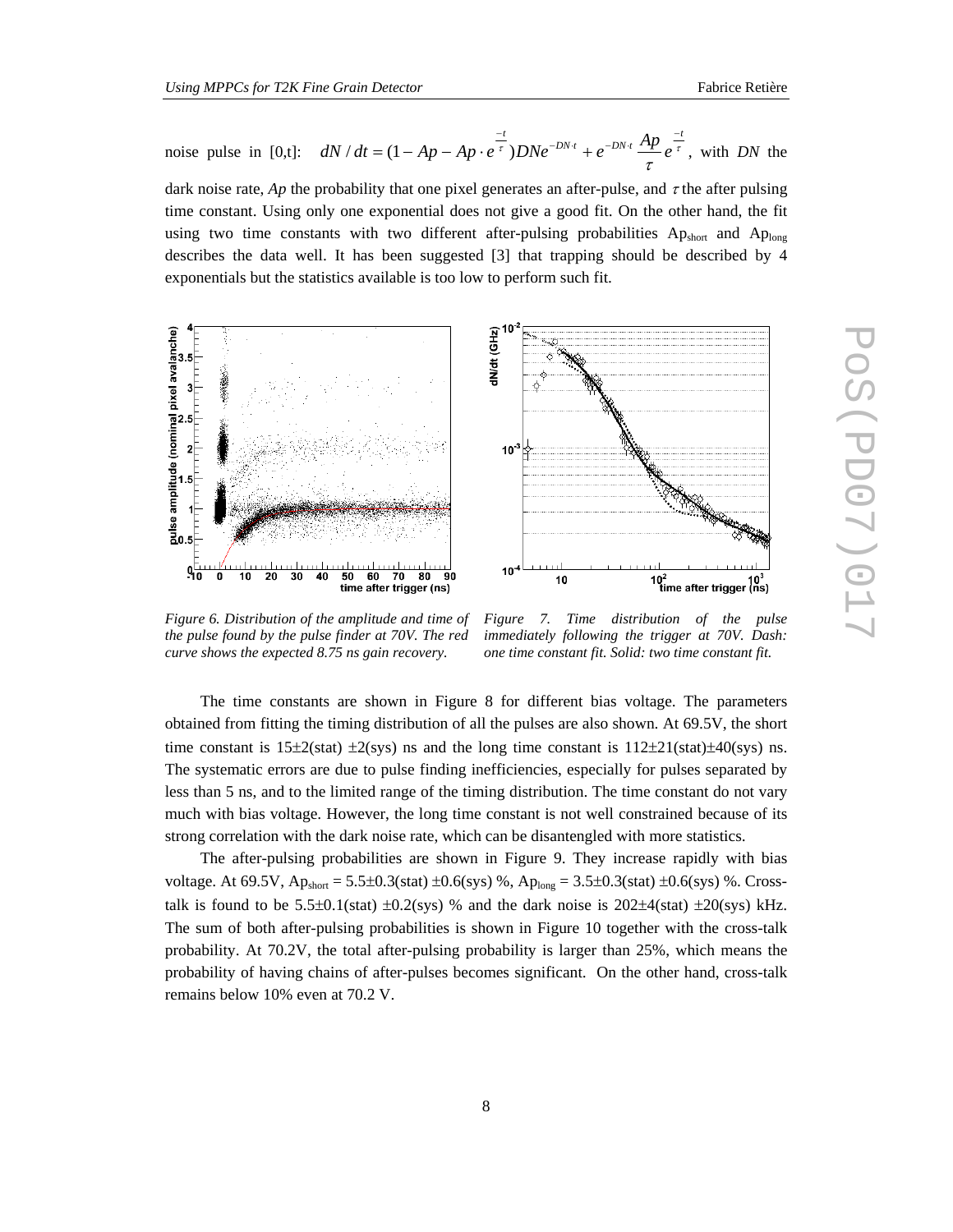



The first pulse analysis leads to lower dark noise than using all the hits because it does not include multiple pulses induced by after-pulsing. No saturation of the dark noise is seen. However, dark noise is not very well constrained in the first hit analysis because of its strong correlation with the long time constant. Indeed a dark noise of 0.4 MHz corresponds to an equivalent time constant of  $1/0.4$  MHz = 250 ns. As dark noise increases, its pattern becomes very similar to after-pulsing in the first hit analysis. In order to get a proper estimate of the dark noise, it must then be determined by other means. One strategy is described in [3]. It involves switching the bias voltage from just below the breakdown voltage (to empty the traps) to the desired bias voltage, and measuring the time distribution of the first dark noise pulse following the switch.